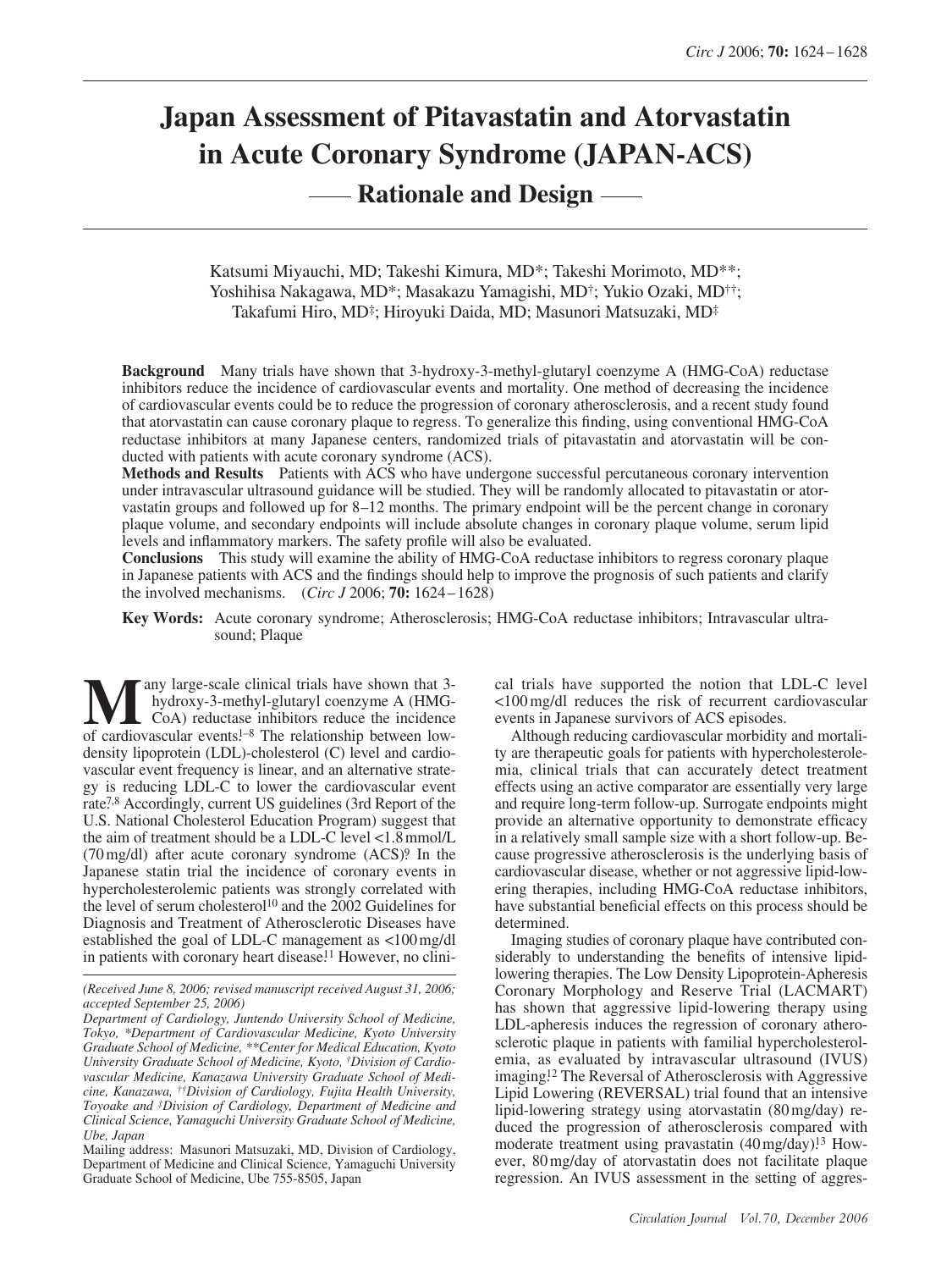#### **Table 1 Inclusion Criteria**

- *•Patients giving written consent by their own volition after being provided sufficient explanation for participation in this clinical trial.*
- *•Patients 20 years or older at the time of their consent.*
- *• Patients with hypercholesterolemia as defined by any of the following criteria: (1) TC* ≥*220 mg/dl; (2) LDL-C* ≥*140 mg/dl; (3) cholesterol-lowering treatment is necessary in accordance with the investigator's judgement when LDL-C* ≥*100 mg/dl or TC* ≥*180 mg/dl.*
- *•Patients who have been diagnosed with acute coronary syndrome.*
- *•Patients with successful PCI by IVUS guidance.*
- *• Patients with coronary plaques (*≥*500*μ*m in thickness or 20% or more in % plaque) at* ≥*5 mm from the previously treated area in the same branch of coronary artery.*

*TC, total cholesterol; LDL-C, low-density lipoprotein-cholesterol; PCI, percutaneous coronary intervention; IVUS, intravascular ultrasound.*

## **Table 2 Exclusion Criteria**

- *•Patients with bypass graft or in-stent restenosis at the site of PCI.*
- *•Patients who have undergone previous PCI on the lesion site where the evaluation of coronary plaque volume is planned.*
- *•Patients who have plaque in a non-culprit site on the PCI vessel and might undergo PCI during the treatment period.*
- *•Patients receiving lipid-lowering drugs (statins, fibrates, probucol, nicotinic acid or cholesterol absorption inhibitors).*
- *•Patients with familial hypercholesterolemia.*
- *•Patients with cardiogenic shock.*
- *•Patients receiving cyclosporine.*
- *•Patients with any allergy to pitavastatin or atorvastatin.*
- *•Patients with hepatobiliary disorders.*
- *•Pregnant women, women suspected of being pregnant, or lactating women.*
- *•Patients with renal disorders or undergoing dialysis.*
- *•Patients who are ineligible in the opinion of the investigator.*

*Abbreviation see in Table 1.*



sive lipid-lowering therapy with HMG-CoA reductase inhibitors was conducted in the Japanese Early Statin Treatment in Patients with Acute Coronary Syndrome (ESTABLISH) study, which demonstrated that 20 mg/day of atorvastatin reduces coronary plaque.14 This finding suggests that aggressive lipid-lowering therapy with HMG-CoA reductase inhibitors could reduce unstable coronary plaques in ACS, but this relatively small trial was conducted at a single center and its global impact remains unknown.

Pitavastatin is a HMG-CoA reductase inhibitor with powerful lipid-lowering effects that is commonly used in Japan. Its ability to lower LDL-C is comparable to that of atorvastatin and it also enhances high-density lipoprotein (HDL)-C.15,16 Moreover, pitavastatin is not metabolized by the cytochrome P450 3A4 pathway, which is the major metabolic pathway of atorvastatin.<sup>17</sup> Recent reports have shown that pitavastatin has pleiotropic effects; it reduces the inflammatory response18 and the generation of reactive oxygen species,<sup>19</sup> improves endothelial function,<sup>20</sup> increases nitric oxide production,<sup>21</sup> inhibits cell adhesion,<sup>22</sup> attenuates smooth muscle cell contraction,<sup>23</sup> increases thrombomodulin expression,<sup>24</sup> enhances angiogenesis,<sup>25</sup> and promotes apolipoprotein (apo) A-I production.<sup>26</sup> However, its clinical

Fig 1. Protocol. PCI, percutaneous coronary intervention; IVUS, intravascular ultrasound.

effect on coronary plaque volume has not yet been investigated in Japan. Thus, the Japan Assessment of Pitavastatin and Atorvastatin in Acute Coronary Syndrome (JAPAN-ACS) trial will evaluate the effects of HMG-CoA reductase inhibitors with powerful lipid-lowering effects on coronary plaque regression in patients with ACS. The study will also assess whether or not the efficacy of pitavastatin is inferior to atorvastatin for plaque reduction.

## **Methods**

### *Study Design*

JAPAN-ACS will be a randomized non-blinded parallel group study. Patients who satisfy all criteria for inclusion will be enrolled after having undergone successful percutaneous coronary intervention (PCI) under IVUS guidance to treat an episode of ACS (Table 1). Patients who satisfy any of the exclusion criteria (Table 2) will not be enrolled. The included patients will give written informed consent and then be randomly allocated to receive either pitavastatin (4 mg) or atorvastatin (20 mg) daily (Fig 1). These doses were selected based on the results of the ESTABLISH study in which 20 mg/day of atorvastatin significantly reduced coronary plaque volume in patients with ACS.<sup>14</sup>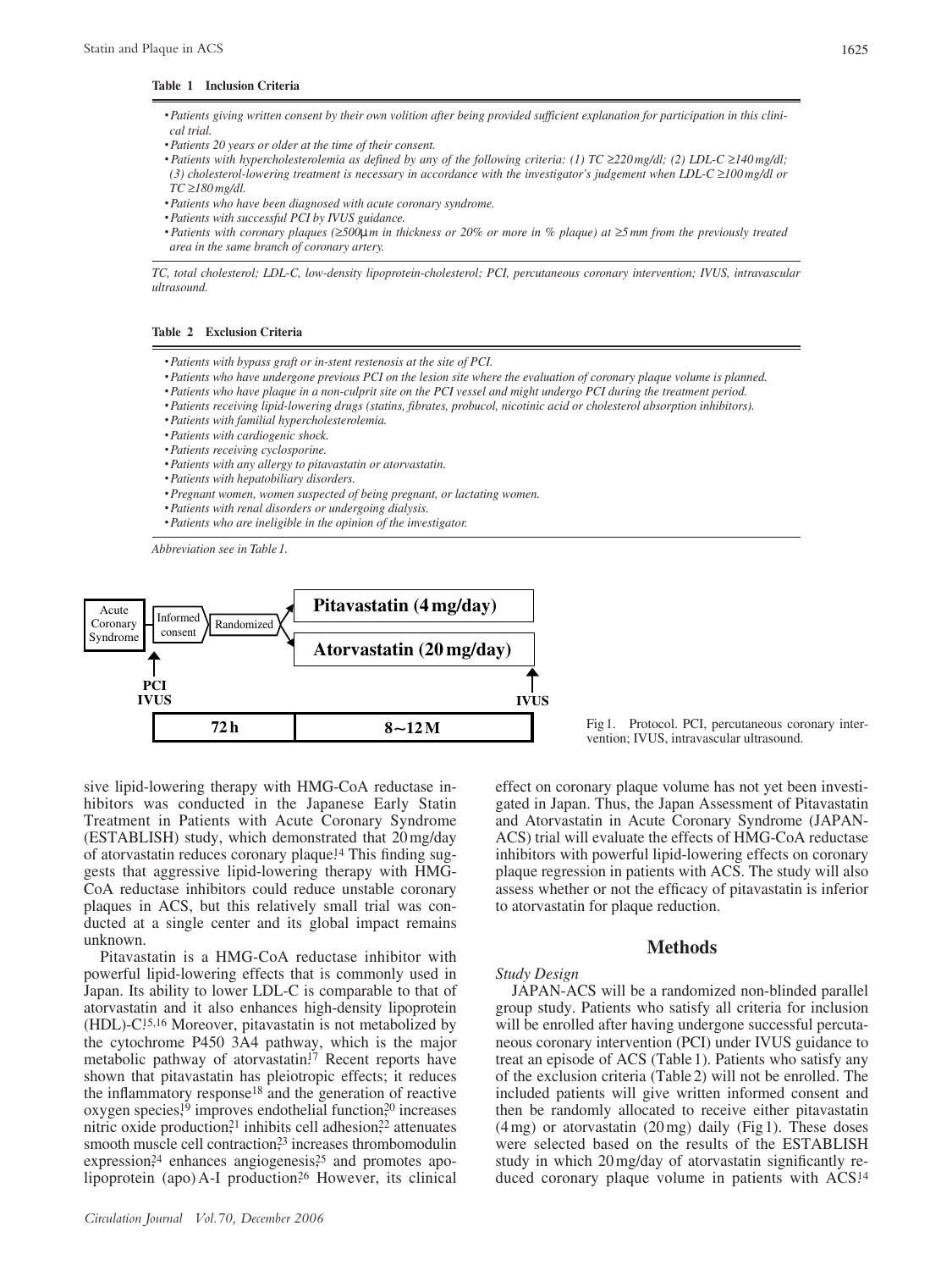The pitavastatin dosage of 4 mg/day causes the same LDL-C-lowering effect as 20 mg/day of atorvastatin.15,16 The randomization will be stratified by diabetes mellitus, gender and total cholesterol (TC) level. The supervising physician will administer the allocated drugs within 72h after PCI. The participants will continue taking the allocated drugs until the end of study, or when certain endpoints are met, including death, any cardiovascular event, any adverse event or discontinued participation in the study. Investigators will follow up the participants for 8–12 months at 36 centers, and will conduct medical examinations, blood testing, IVUS and coronary angiography (CAG). Patient enrollment is planned for between November 1, 2005 and October 31, 2006 and the enrollment period may be extended if necessary. This study has been registered at clinicaltrials.gov (NCT00242944), according to the statement of the International Committee of Medical Journal Editors.<sup>27</sup>

## *Endpoints*

The primary endpoint will be the percent change in coronary plaque volume. Secondary endpoints include (1) absolute change from baseline in coronary plaque volume, (2) absolute and percent changes in minimal lumen diameter (MLD) and %stenosis at the site of lesion where the coronary plaque volume is evaluated, (3) absolute and percent changes in serum lipids and apolipoproteins (TC, LDL-C, triglyceride (TG), HDL-C, HDL2-C, HDL3-C, remnent lipoprotein-C, small dense LDL, non-HDL-C, LDL-C/ HDL-C, apoA-I, apoB, apoE, apoB/apoA-I, malonyldialdehyde (MDA)-LDL, phospholipid and lipoprotein (a)), (4) absolute and percent changes in inflammatory markers (high sensitive C-reactive protein (hsCRP), pertussis toxin (PTX3)) and white blood cell count, (5) absolute and percent change in the coronary plaque area at the site of PCI, (6) absolute and percent changes in MLD and %stenosis at the site of PCI, (7) major adverse cardiovascular event (MACE; defined as cardiac death, Q or non-Q wave myocardial infarction, PCI or coronary artery bypass grafting), (8) death, and (9) any adverse incidents including changes in laboratory values.

## *Safety Monitoring*

Safety will be evaluated by regular medical examination and laboratory tests at 1, 3, and 8–12 months after enrollment. The Event Assessment Committee will evaluate MACE and any other adverse events.

## *Sample Size Calculation*

Because the effect of pitavastatin on coronary plaque volume has not been studied, we calculated the sample size based on the assumption that the effect of pitavastatin on the regression of coronary plaque volume is not inferior to that of atorvastatin. The % change in coronary plaque volume in patients with ACS determined by the ESTABLISH study was  $-13.1\pm12.8\%$  (SD) in an atorvastatin group and  $8.7\pm$ 14.9% in a control group.<sup>14</sup> We assumed that the mean and standard deviation of the % change in coronary plaque volume in patients receiving pitavastatin were equal to those of atorvastatin reported in the same study.<sup>14</sup> Based on the standard deviation in the atorvastatin group, we established a non-inferiority margin of 5%. Accordingly, we calculated that groups of 150 participants with an level of 5%, 80% power and a dropout rate of 30% would provide meaningful data.

## *Data Management*

A data management center was established at the Research Institute for Production Development, which conducts patient enrollment, randomization and data follow-up in cooperation with the Department of Cardiovascular Medicine at Kyoto University Graduate School of Medicine. Patient information, blood samples, and IVUS images will be coded with a study identification number, and the key code for individual identification will remain blinded. Serum lipids, apolipoproteins and hsCRP will be measured at SRL Co, Ltd and PTX3 will be measured at Perseus Proteomix Co Ltd. IVUS images will be analyzed at the Division of Cardiology, Department of Medicine and Clinical Science at Yamaguchi University Graduate School of Medicine. CAG images will be analyzed at the Department of Cardiology, Juntendo University School of Medicine. An independent experienced investigator who is unaware of the patient groups will perform the quantitative IVUS analysis. Baseline and follow-up IVUS images will be reviewed together on a display, and target segments will be selected. One target segment will be determined at a non-PCI site (>5 mm proximal or distal to the PCI site) with a reproducible index side branch on the PCI vessel. The quantitative coronaty angiography analysis will also be performed by a single independent reviewer.

#### *Statistical Analysis*

An independent statistician with full access to the data will conduct all statistical analyses. The % change in coronary plaque volume after the 8–12 month study will be compared between groups by analysis of variance with adjustment for gender, presence of diabetes mellitus and TC level. The 2-sided 95% confidence interval will be calculated for the difference in drug effects  $(\mu_p - \mu_a)$  where μ<sup>p</sup> and μ<sup>a</sup> represent mean % change in coronary plaque volume in the pitavastatin and atorvastatin groups, respectively. Remaining within a 5% upper limit of confidence interval would confirm that pitavastatin is not inferior to atorvastatin. Similarly, not exceeding a 0% upper limit of confidence interval would indicate that pitavastatin is superior to atorvastatin.

General linear models will be used to assess relationships between the absolute change in coronary plaque volume and serum lipid level, and the % change in coronary plaque volume and serum lipid level at 8–12 months. Such models will also be used to evaluate relationships between inflammatory markers (hsCRP and PTX3) at 8–12 months, changes in coronary plaque volume and the effects of groups on changes in HDL-C.

One-sample t-tests will assess the absolute and % changes in serum lipid levels and inflammatory markers during the study period. General linear models will include the following covariates: drug, gender, age, history of coronary artery disease, hypertension, diabetes mellitus, family history of coronary artery disease, smoking status, LDL-C at baseline and HDL-C at baseline.

The number of adverse events will also be assessed to determine a safety profile. Subgroup and other analyses will also be conducted as necessary. Interim analyses have not been planned. The significance level will be 5% 2-sided (2.5% one-sided) and all statistical analyses will be performed using the SAS System Release 8.2 or SPLUS Version 7.0.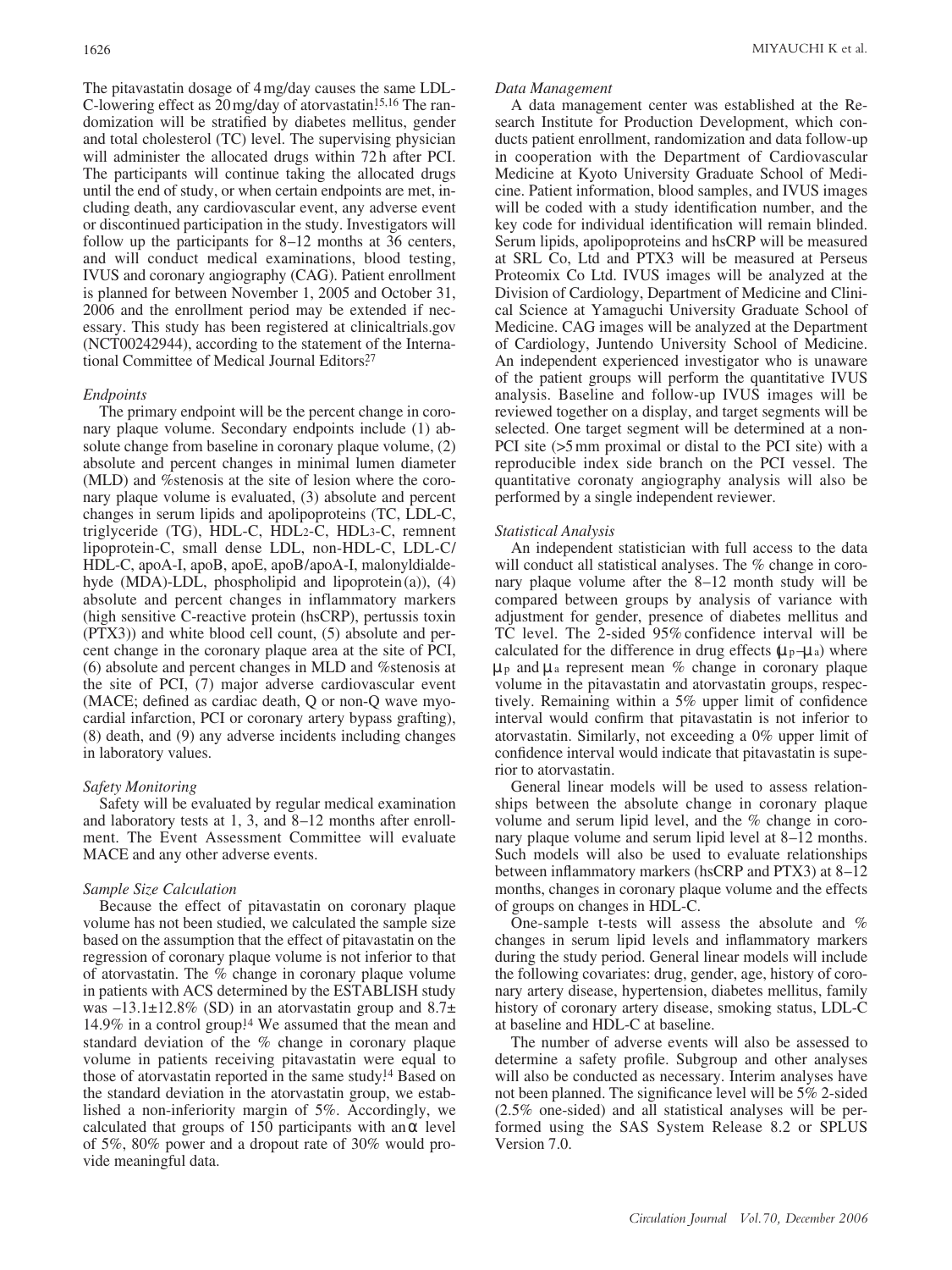## *Ethical Considerations and the Role of Funding Source*

This study will be conducted in accordance with the 'Declaration of Helsinki' established by the World Medical Association, the 'Ethical Principles in Clinical Studies' published by the Ministry of Health, Labor and Welfare of Japan and with the approval of the institutional review boards of each participating institution. The study will be explained to patients who meet the criteria for inclusion and written informed consent to participate will be obtained.

The Japan Heart Foundation supports the concept for this study and the funding source will not play any role in the design, performance, or reporting of the study, or in the decision to submit the findings for publication.

## **Conclusion**

The ESTABLISH study has shown that aggressive lipidlowering therapy with 20 mg/day of atorvastatin reduces coronary plaque.14 The JAPAN-ACS study will determine if the results from the ESTABLISH study are reproducible at multiple centers using other HMG-CoA reductase inhibitors and should also confirm the utility of aggressive lipid-lowering therapy in patients with ACS in Japan.

In 2005 Tani et al found that plaque regression correlated with a decrease in MDA-LDL and an increase in HDL-C levels in 75 patients with coronary artery disease patients who received pravastatin.<sup>28</sup> In the same year Satoh et al indicated that fasting triglyceride is a significant risk factor for coronary artery disease among middle-aged Japanese men<sup>29</sup> and Hong et al demonstrated that the hsCRP level is associated with neointimal hyperplasia and restenosis after successful coronary artery stenting.<sup>30</sup> Evaluation of the effect of changes in serum lipids, including LDL-C, HDL-C, TG and MDA-LDL, and inflammatory markers, including hsCRP, on coronary plaque will be valuable in the JAPAN-ACS study and should clarify the mechanisms of coronary plaque regression.

In conclusion, the JAPAN-ACS study will investigate a wide range of endpoints to determine the effect of aggressive lipid-lowering therapy, the utility of 2 HMG-CoA reductase inhibitors with powerful lipid-lowering effects, and the mechanisms of coronary plaque regression in Japanese patients with ACS.

### *Acknowledgment*

*A Japan Heart Foundation Research Grant will support this study.*

#### **References**

- 1. Scandinavian Simvastatin Survival Study Group. Randomised trial of cholesterol lowering in 4444 patients with coronary heart disease: The Scandinavian Simvastatin Survival Study (4S). *Lancet* 1994; **344:** 1383 – 1389.
- Sacks FM, Pfeffer MA, Moye LA, Rouleau JL, Rutherford JD, Cole TG, et al. The effect of pravastatin on coronary events after myocardial infarction in patients with average cholesterol levels. *N Engl J Med* 1996; **335:** 1001 – 1009.
- 3. The Long-Term Intervention with Pravastatin in Ischaemic Disease (LIPID) Study Group. Prevention of cardiovascular events and death with pravastatin in patients with coronary heart disease and a broad range of initial cholesterol levels. *N Engl J Med* 1998; **339:** 1349 – 1357.
- 4. Pitt B, Waters D, Brown WV, van Boven AJ, Schwartz L, Title LM, et al. Aggressive lipid-lowering therapy compared with angioplasty in stable coronary artery disease. *N Engl J Med* 1999; **341:** 70 – 76.
- 5. Schwartz GG, Olsson AG, Ezekowitz MD, Ganz P, Oliver MF, Waters D, et al. Effects of atorvastatin on early recurrent ischemic events in acute coronary syndromes. *JAMA* 2001; **285:** 1711 – 1718.
- 6. Heart Protection Study Collaborative Group. MRC/BHF Heart Pro-

tection Study of cholesterol lowering with simvastatin in 20536 highrisk individuals: A randomised placebo-controlled trial. *Lancet* 2002; **360:** 7 –22.

- 7. LaRosa JC, Grundy SM, Waters DD, Shear C, Barter P, Fruchart JC, et al. Intensive lipid lowering with atorvastatin in patients with stable coronary disease. *N Engl J Med* 2005; **352:** 1425 – 1435.
- 8. Cannon CP, Braunwald E, McCabe CH, Rader DJ, Rouleau JL, Belder R, et al. Intensive versus moderate lipid lowering with statins after acute coronary syndromes. *N Engl J Med* 2004; **350:** 1495 – 1504.
- 9. Grundy SM, Cleeman JI, Merz CN, Brewer HB Jr, Clark LT, Hunninghake DB, et al. Implications of recent clinical trials for the national cholesterol education program adult treatment panel III guidelines. *Circulation* 2004; **110:** 227 – 239.
- 10. Mabuchi H, Kita T, Matsuzaki M, Matsuzawa Y, Nakaya N, Oikawa S, et al. Large scale cohort studyof the relationship between serum cholesterol concentration and coronary events with low-dose simvastatin therapy in Japanese patients with hypercholesterolemia and coronary heart disease. *Circ J* 2002; **66:** 1096 – 1100.
- 11. Japan Atherosclerosis Society. Japan Atherosclerosis Society (JAS) Guidelines for Diagnosis and Treatment of Atherosclerotic Cardiovascular Diseases, 2002.
- 12. Matsuzaki M, Hiramori K, Imaizumi T, Kitabatake A, Hishida H, Nomura M, et al. Intravascular ultrasound evaluation of coronary plaque regression by low density lipoprotein-apheresis in familial hypercholesterolemia. *J Am Coll Cardiol* 2002; **40:** 220 – 227.
- 13. Nissen SE, Tuzcu EM, Schoenhagen P, Brown BG, Ganz P, Vogel RA, et al. Effect of intensive compared with moderate lipid-lowering therapy on progression of coronary atherosclerosis. *JAMA* 2004; **291:** 1071 – 1080.
- 14. Okazaki S, Yokoyama T, Miyauchi K, Shimada K, Kurata T, Sato H, et al. Early statin treatment in patients with acute coronary syndrome: Demonstration of the beneficial effect on atherosclerotic lesions by serial volumetric intravascular ultrasound analysis during half a year after coronary event: The ESTABLISH Study. *Circulation* 2004; **110:** 1061 – 1068.
- 15. Japan Cholesterol Lowering Atorvastatin Study (J-CLAS) Group. Dose-related reduction of serum lipid levels in patients with primary hypercholesterolemia by atorvastatin, a new HMG-CoA reductase inhibitor. *Prog Med* 1998; **18:** 1690 – 1723.
- 16. Saito Y, Teramoto T, Yamada N, Itakura H, Hata Y, Nakaya N, et al. Clinical efficacy of NK-104 (Pitavastatin), a new synthetic HMG-CoA reductase inhibitor, in the dose finding, double blind, threegroup comparative study. *J Clin Ther Med* 2001; **17:** 829 – 855.
- 17. Sakaeda T, Fujino H, Komoto C, Kakumoto M, Jin Js, Iwaki K, et al. Effects of acid and lactone forms of eight HMG-CoA reductase inhibitors on CYP-mediated metabolism and MDR1-mediated transport. *Pharm Res* 2006; **23:** 506 – 512.
- 18. Yokoyama T, Miyauchi K, Kurata T, Satoh H, Daida H. Inhibitory efficacy of pitavastatin on the early inflammatory response and neointimal thickening in a porcine coronary after stenting. *Atherosclerosis* 2004; **174:** 253 – 259.
- 19. Maeda K, Yasunari K, Sato E, Inoue M. Enhanced oxidative stress in neutrophils from hyperlipidemic guinea pig. *Atherosclerosis* 2005; **181:** 87 – 92
- 20. Hayashi T, Rani P JA, Fukatsu A, Matsui-Hirai H, Osawa M, Miyazaki A, et al. A new HMG-CoA reductase inhibitor, pitavastatin remarkably retards the progression of high cholesterol induced atherosclerosis in rabbits. *Atherosclerosis* 2004; **176:** 255 – 263.
- 21. Wang J, Tokoro T, Matsui K, Higa S, Kitajima I. Pitavastatin at low dose activates endothelial nitric oxide synthase through PI3K-AKT pathway in endothelial cells. *Life Sci* 2005; **76:** 2257 – 2268.
- 22. Hiraoka M, Nitta N, Nagai M, Shimokado K, Yoshida M. MCP-1 induced enhancement of THP-1 adhesion to vascular endothelium was modulated by HMG-CoA reductase inhibitor through RhoA GTPase-, but not ERK1/2-dependent pathway. *Life Sci* 2004; **75:** 1333 – 1341.
- 23. Kuzuya M, Cheng XW, Sasaki T, Tamaya-Mori N, Iguchi A. Pitavastatin, a 3-hydroxy-3-methylglutaryl-coenzyme A reductase inhibitor, blocks vascular smooth muscle cell populated-collagen lattice contraction. *J Cardiovasc Pharmacol* 2004; **43:** 808 – 814.
- 24. Masamura K, Oida K, Kanehara H, Suzuki J, Horie S, Ishii H, et al. Pitavastatin-Induced Thrombomodulin expression by endothelial cells acts via inhibition of small G proteins of the Rho family. *Arterioscler Thromb Vasc Biol* 2003; **23:** 512 – 517.
- 25. Katsumoto M, Shingu T, Kuwashima R, Nakata A, Nomura S, Chayama K. Biphasic effect of HMG-CoA reductase inhibitor, Pitavastatin, on vascular endothelial cells and angiogenesis. *Circ J* 2005; **69:** 1547 – 1555.
- 26. Maejima T, Yamazaki H, Aoki T, Tamaki T, Sato F, Kitahara M, et